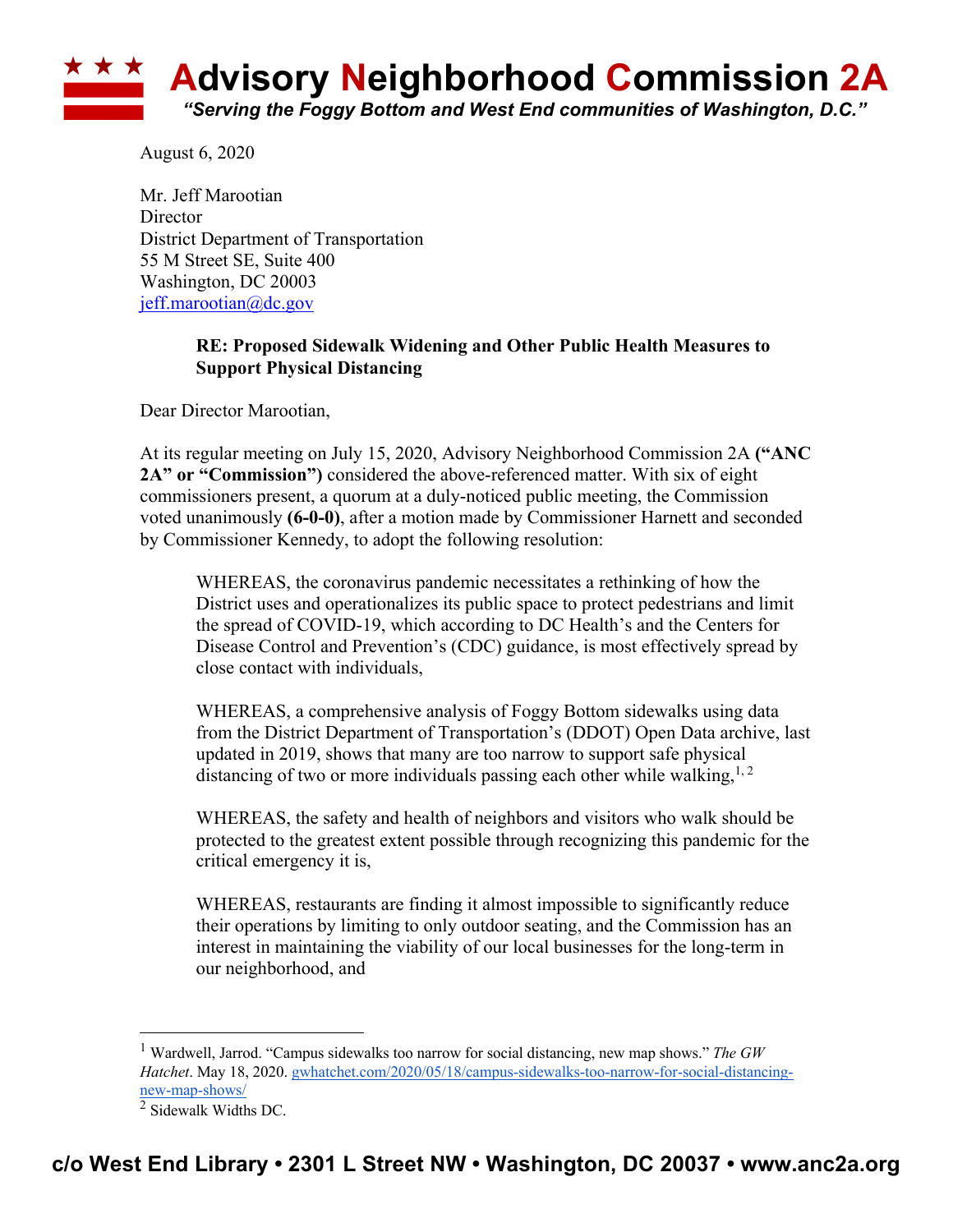## **\* \* \* Advisory Neighborhood Commission 2A**

*"Serving the Foggy Bottom and West End communities of Washington, D.C."*

WHEREAS, with a commitment to listening to the feedback, thoughts, and recommendations of the community and neighborhood partners, we can protect the health of the thousands of students that live in this neighborhood, the thousands of people who reside in and around this area, the thousands who come to work here, and every one of our neighbors who decides to spend time outside in the weeks and months to come.

THEREFORE, BE IT RESOLVED that ANC 2A supports implementing the included list of sidewalk extensions (Attachment A) and other public health measures, starting Monday, August 17th, 2020, to enable safe physical distancing for pedestrians and the expansion of public space to support local restaurants, through a period until no public health measures are any longer necessary to protect our community.

BE IT FURTHER RESOLVED that for any of the attached sidewalk extensions that adjoin or border a non-University residential building, especially those on F Street and 20th Street NW, residential parking should be maintained as much as possible. Commissioner Kennedy will advise DDOT about the best course of action for these sidewalks.

Commissioners James Harnett (2A08@anc.dc.gov) and Patrick Kennedy  $(2A01@anc.de.gov)$  are the Commission's representatives in this matter.

ON BEHALF OF THE COMMISSION.

Sincerely,

James Harnett Chairperson

CC: Kenny Marable, Community Engagement Specialist, DDOT Nicole Goines, Mayor's Office of Community Relations and Services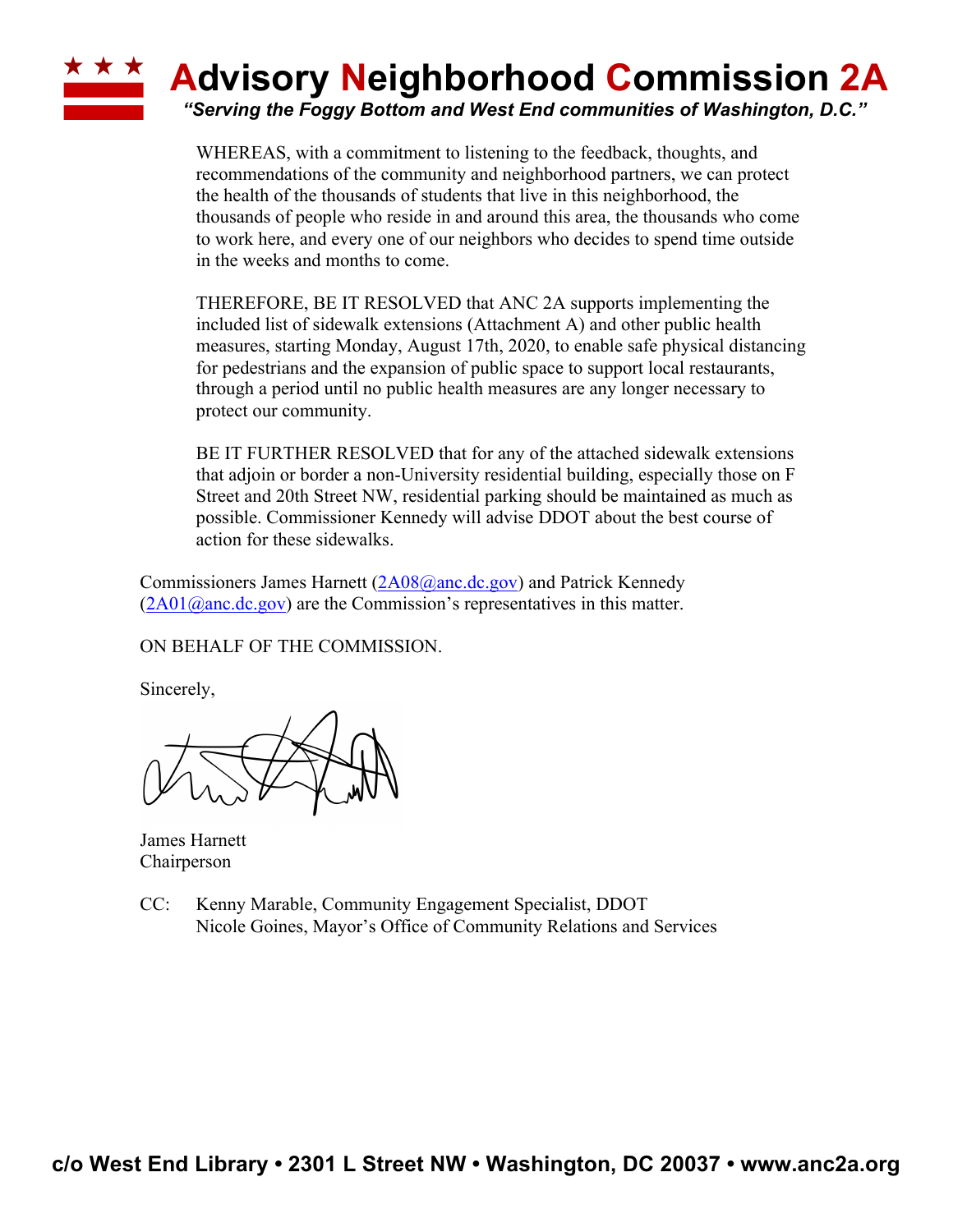# **Attachment A**

**Map of Proposed Sidewalk Extensions in Foggy Bottom**